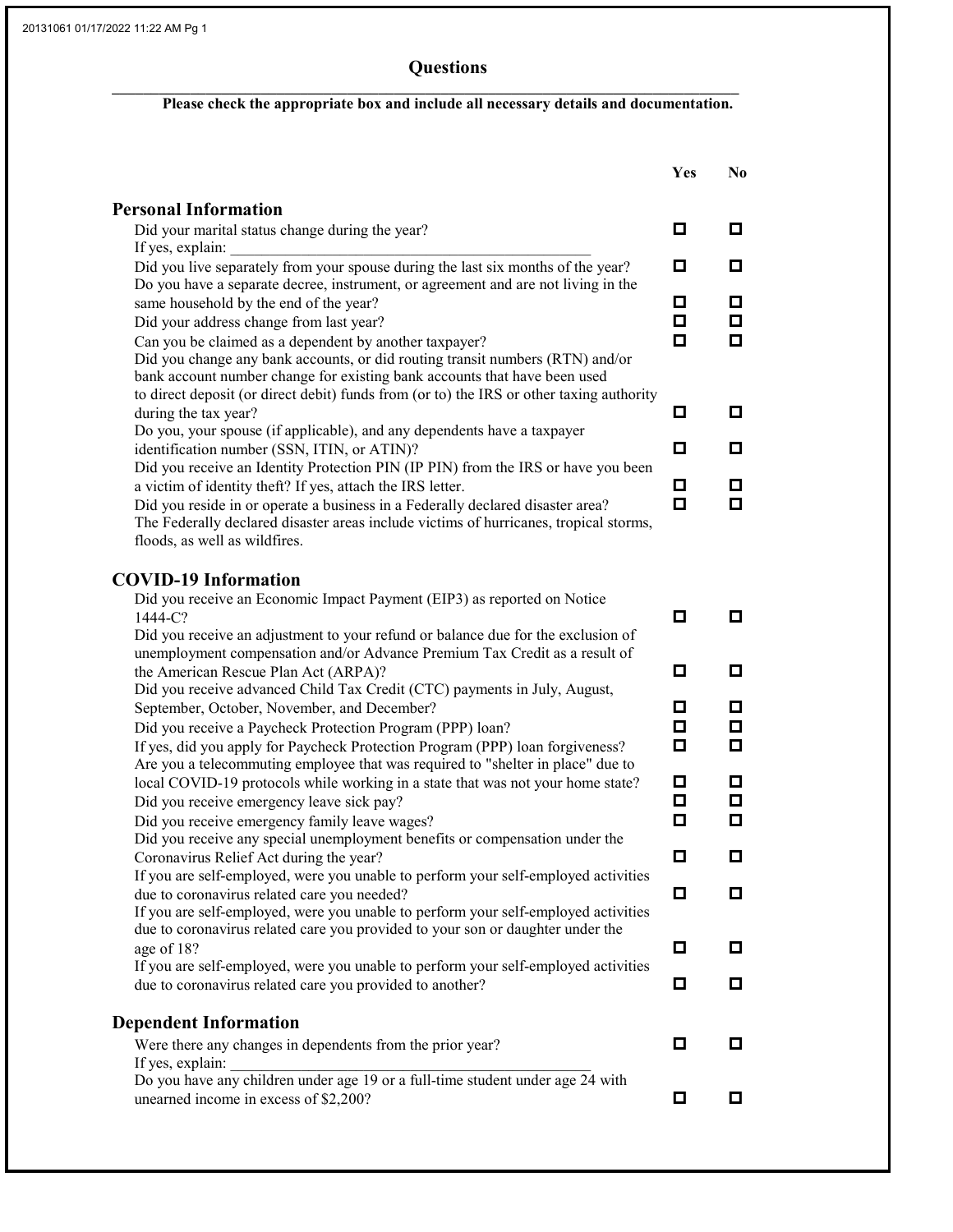| Do you have dependents who must file a tax return?<br>Did you provide over half the support for any other person(s) other than your<br>dependent children during the year?<br>Did you pay for child care while you worked, looked for work, or while a<br>full-time student?<br>Is there any other person(s) who lived with you more than half the year but not<br>claimed by you last year?<br>Did you pay any expenses related to the adoption of a child during the year?<br>If you are divorced or separated with child(ren), do you have a divorce decree<br>or other form of separation agreement which establishes custodial responsibilities?<br>Did any dependents receive an Identity Protection PIN (IP PIN) from the IRS or<br>have they been a victim of identity theft? If yes, attach the IRS letter.                                                                                                                                                                                                                                                                                                                                          | О<br>О<br>О<br>о<br>о<br>о<br>о                               | о<br>0<br>о<br>0<br>o<br>0<br>o                                    |
|---------------------------------------------------------------------------------------------------------------------------------------------------------------------------------------------------------------------------------------------------------------------------------------------------------------------------------------------------------------------------------------------------------------------------------------------------------------------------------------------------------------------------------------------------------------------------------------------------------------------------------------------------------------------------------------------------------------------------------------------------------------------------------------------------------------------------------------------------------------------------------------------------------------------------------------------------------------------------------------------------------------------------------------------------------------------------------------------------------------------------------------------------------------|---------------------------------------------------------------|--------------------------------------------------------------------|
| <b>Purchases, Sales and Debt Information</b><br>Did you start a new business or purchase rental property during the year?<br>Did you sell, exchange, or purchase any assets used in your trade or business?<br>Did you acquire a new or additional interest in a partnership or S corporation?<br>Did you sell, exchange, or purchase any real estate during the year?<br>Did you purchase or sell a principal residence during the year?<br>Did you foreclose or abandon a principal residence or real property during the year?<br>Did you acquire or dispose of any stock during the year?<br>Did you take out a home equity loan this year?<br>Did you refinance a principal residence or second home this year?<br>Did you sell an existing business, rental, or other property this year?<br>Did you lend money with the understanding of repayment and this year it<br>became totally uncollectable?<br>Did you have any debts canceled or forgiven this year, such as a home mortgage or<br>student loan(s)?<br>Did you purchase a qualified plug-in electric drive vehicle or qualified fuel cell<br>vehicle this year?<br><b>Income Information</b> | О<br>О<br>О<br>О<br>о<br>О<br>о<br>о<br>о<br>О<br>◘<br>о<br>о | o<br>□<br>□<br>о<br>о<br>о<br>□<br>□<br>$\Box$<br>О<br>o<br>0<br>0 |
| Did you have any foreign income or pay any foreign taxes during the year, directly<br>or indirectly, such as from investment accounts, partnerships or a foreign employer?<br>Did you receive any income from property sold prior to this year?<br>Did you receive any unemployment benefits during the year?<br>Did you receive any disability income during the year?<br>Did you receive any Medicaid waiver payments as difficulty of care during the year?<br>Did you receive tip income not reported to your employer this year?<br>Did any of your life insurance policies mature, or did you surrender any policies?<br>Did you receive any awards, prizes, hobby income, gambling or lottery winnings?<br>Did you receive any income considered to be nonemployee compensation?<br>Do you expect a large fluctuation in income, deductions, or withholding next year?<br>Did you have any sales or other exchanges of virtual currencies (including from an<br>airdrop or a hard fork, or used virtual currencies to pay for goods or services?                                                                                                       | О<br>о<br>О<br>О<br>□<br>О<br>О<br>О<br>О<br>◻<br>О           | 0<br>о<br>О<br>о<br>О<br>0<br>□<br>О<br>◘<br>о<br>0                |
| <b>Retirement Information</b><br>Are you an active participant in a pension or retirement plan?<br>Did you receive any Social Security benefits during the year?<br>Did you make any withdrawals from an IRA, Roth, Keogh, SIMPLE, SEP,<br>$401(k)$ , or other qualified retirement plan?<br>If yes, were any withdrawals due to a Federally declared disaster?<br>If you received any qualified disaster retirement plan distributions, did you repay<br>any of the distributions in 2021?<br>Did you receive any lump-sum payments from a pension, profit sharing or<br>$401(k)$ plan?                                                                                                                                                                                                                                                                                                                                                                                                                                                                                                                                                                      | О<br>О<br>о<br>О<br>о<br>о                                    | 0<br>0<br>0<br>o<br>0<br>o                                         |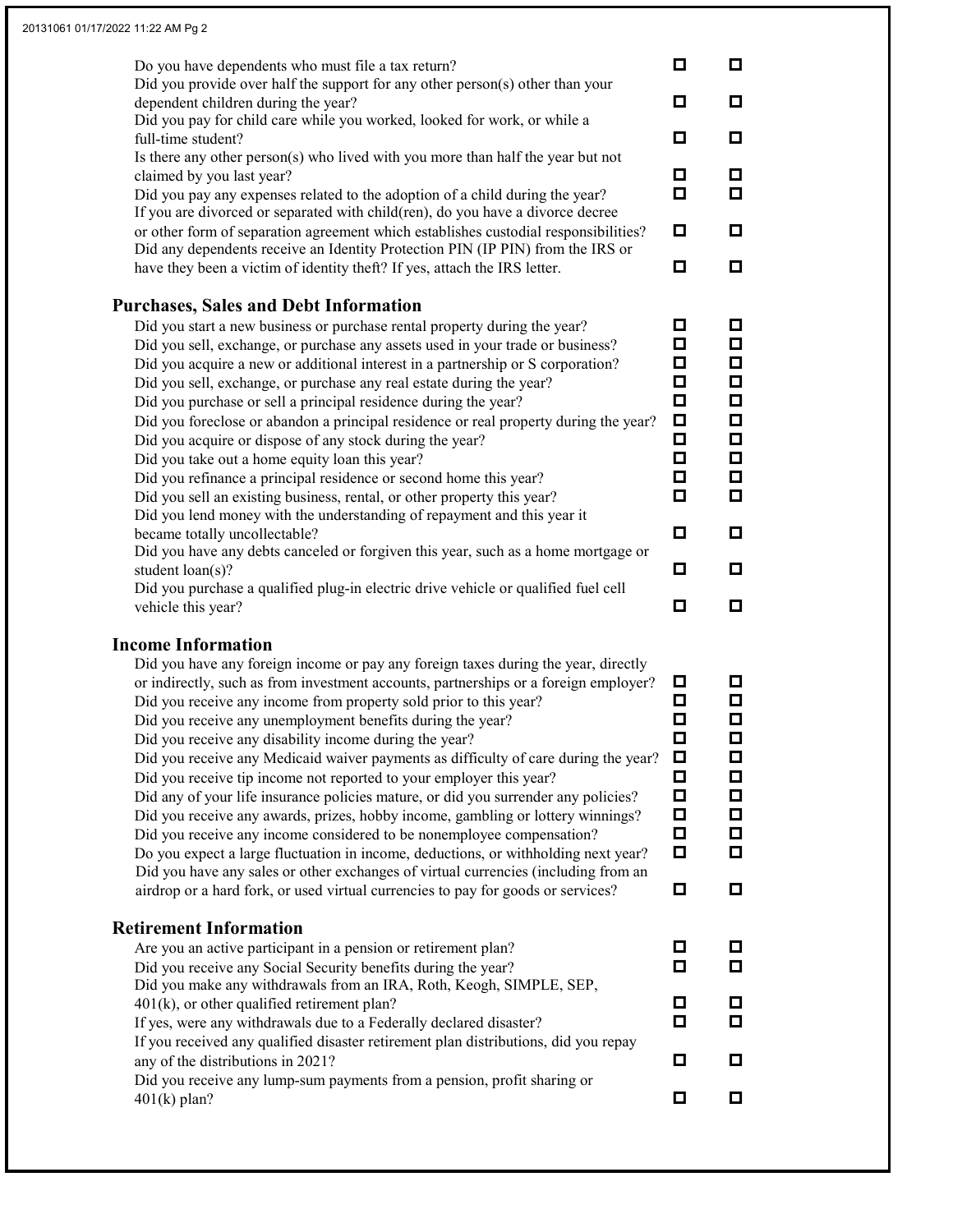| Did you make any contributions to an IRA, Roth, Keogh, SIMPLE, SEP,<br>$401(k)$ , or other qualified retirement plan?                                           | ◘                | o                |
|-----------------------------------------------------------------------------------------------------------------------------------------------------------------|------------------|------------------|
| <b>Education Information</b>                                                                                                                                    |                  |                  |
| Did you, your spouse, or your dependents attend a post-secondary school                                                                                         |                  |                  |
| during the year, or plan to attend one in the coming year?                                                                                                      | o                | o                |
| Did you have any educational expenses during the year on behalf of yourself,                                                                                    |                  |                  |
| your spouse, or a dependent?                                                                                                                                    | о                | 口                |
| Did anyone in your family receive a scholarship of any kind during the year?<br>If yes, were any of the scholarship funds used for expenses other than tuition, | О                | О                |
| such as room and board?                                                                                                                                         | ◘                | ◘                |
| Did you make any withdrawals from an education savings or 529 Plan account?                                                                                     | О                | О                |
| If yes, were any of these withdrawals rolled over into an ABLE (Achieving a                                                                                     |                  |                  |
| Better Life Experience) account?                                                                                                                                | о                | o                |
| Did you make any contributions to an education savings or 529 Plan account?                                                                                     | ◘                | Д                |
| Did you pay any student loan interest this year?                                                                                                                | О                | О                |
| Did you cash any Series EE or I U.S. Savings bonds issued after 1989?                                                                                           | О                | О                |
| Would you like a worksheet to aid in the completion of a Free Application for                                                                                   |                  | o                |
| Federal Student Aid (FAFSA) with the U.S. Department of Education?                                                                                              | ◘                |                  |
| <b>Health Care Information</b>                                                                                                                                  |                  |                  |
| Did you have qualifying health care coverage, such as employer-sponsored coverage                                                                               |                  |                  |
| or government-sponsored coverage (i.e. Medicare/Medicaid) for your family?                                                                                      |                  |                  |
| "Your family" for health care coverage refers to you, your spouse if filing jointly, and                                                                        |                  |                  |
| anyone you can claim as a dependent.                                                                                                                            | o                | o                |
| Did you enroll for lower cost Marketplace Coverage through healthcare.gov under                                                                                 |                  | o                |
| the Affordable Care Act?<br>Did you enroll for lower cost Marketplace Coverage through healthcare.gov under                                                     | ◘                |                  |
| the Affordable Care Act and share a policy with anyone who is not included in                                                                                   |                  |                  |
| your family?                                                                                                                                                    | o                | ◘                |
| Did you make any contributions to a Health savings account (HSA) or Archer MSA?                                                                                 | O                | □                |
| Did you receive any distributions from a Health savings account (HSA), Archer                                                                                   |                  |                  |
| MSA, or Medicare Advantage MSA this year?                                                                                                                       | 0                | o                |
| Did you pay long-term care premiums for yourself or your family?                                                                                                | О                | О                |
| Did you make any contributions to an ABLE (Achieving a Better Life<br>Experience) account?                                                                      | ◘                | ◘                |
| Did you receive any withdrawals from an ABLE (Achieving a Better Life                                                                                           |                  |                  |
| Experience) account?                                                                                                                                            | о                | o                |
| If you are a business owner, did you pay health insurance premiums for your                                                                                     |                  |                  |
| employees this year?                                                                                                                                            | o                | $\Box$           |
| Did you receive any Health Coverage Tax Credit (HCTC) advance payments?                                                                                         | $\Box$           | О                |
| <b>Itemized Deduction Information</b>                                                                                                                           |                  |                  |
| Did you incur a casualty or theft loss or any condemnation awards during the year?                                                                              | o                | o                |
| If yes, did the loss occur in a Federally declared disaster area?                                                                                               | $\Box$           | $\Box$           |
| Did you pay out-of-pocket medical expenses (Co-pays, prescription drugs, etc.)?                                                                                 | О                | □                |
| Did you make any cash or noncash charitable contributions (clothes, furniture, etc.)?                                                                           | o                | 0                |
| If yes, please provide evidence such as a receipt from the donee organization, a                                                                                |                  |                  |
| canceled check, or record of payment, to substantiate all contributions made.                                                                                   |                  |                  |
| Did you donate a vehicle or boat during the year?.                                                                                                              | ◘                | o                |
| Did you pay real estate taxes for your primary home and/or second home?                                                                                         | ◘                | □                |
|                                                                                                                                                                 | $\Box$<br>$\Box$ | $\Box$<br>$\Box$ |
| Did you pay any mortgage interest on an existing home loan?                                                                                                     |                  |                  |
| Did you incur interest expenses associated with any investment accounts you held?                                                                               |                  |                  |
| Did you make any major purchases during the year (cars, boats, etc.)?<br>Did you make any out-of-state purchases (by telephone, internet, mail, or in person)   | $\Box$           | О                |